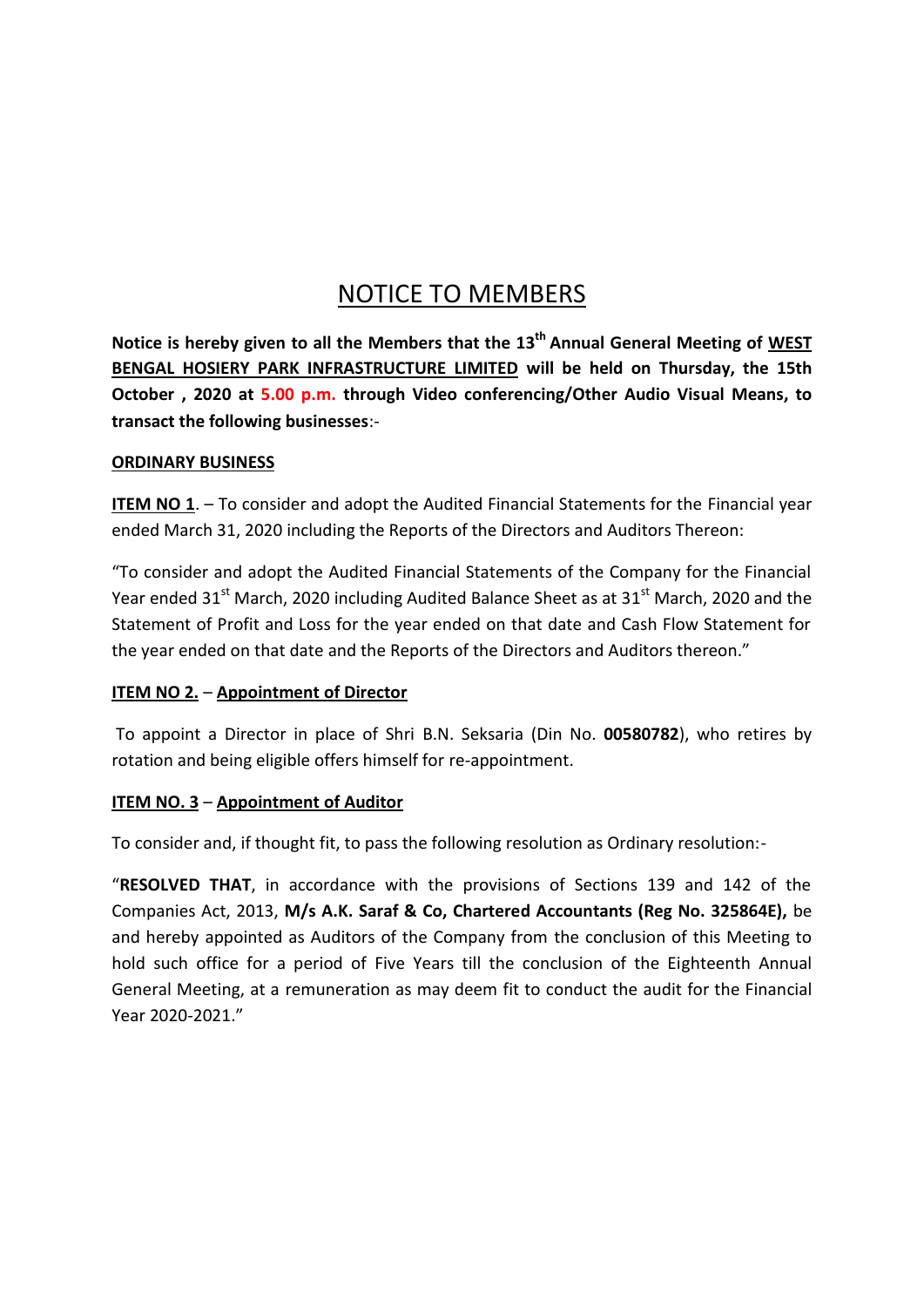#### **SPECIAL BUSINESS**

# **ITEM NO. 4 – Park Progress and Related Matters**

To discuss the Progress of Park and matters Related to the Park.

# **ITEM NO. 5 - Any other matter with permission to the Chair**.

**Dated: 23/09/2020 SD/-**

**Place: Kolkata By order of the Board** 

**BITHAL DAS KOTHARI DIRECTOR**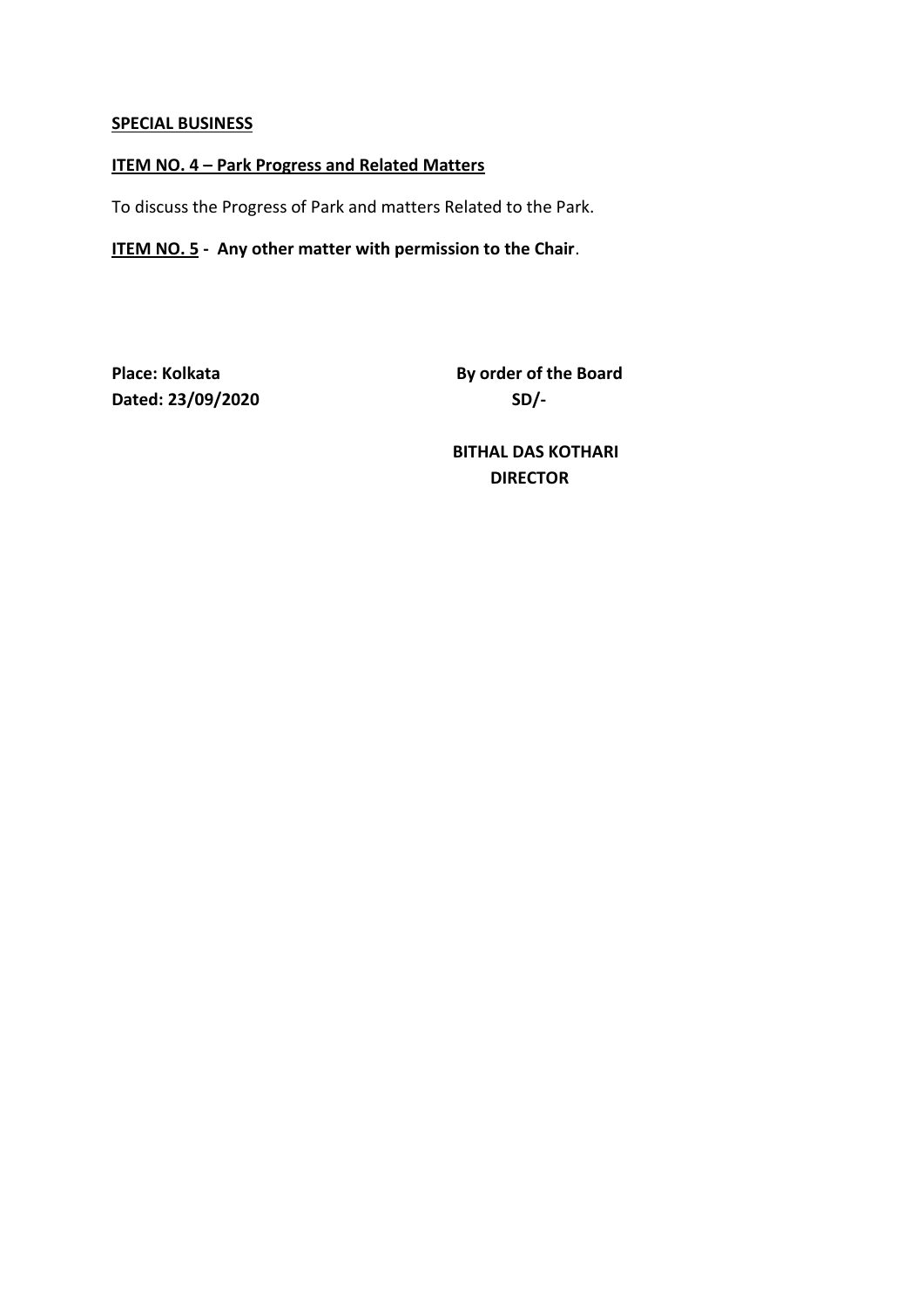#### **NOTES: -**

1. A MEMBER ENTITLED TO ATTEND AND VOTE AT THE MEETING IS ENTITLED TO APPOINT A PROXY TO ATTEND AND VOTE INSTEAD OF HIMSELF/HERSELF AND THE PROXY NEED NOT BE A MEMBER OF THE COMPANY. A PERSON APPOINTED AS PROXY SHALL ACT ON BEHALF OF SUCH MEMBER OR NUMBER OF MEMBERS NOT EXCEEDING FIFTY AND HOLDING IN AGGREGATE NOT MORE THAN TEN PERCENT OF THE TOTAL SHARE CAPITAL OF THE COMPANY CARRYING VOTING RIGHTS. HOWEVER, AS PER RULE 19(2) PROVISO OF THE COMPANIES (MANAGEMENT AND ADMINISTRATION) RULES, 2014, A MEMBER HOLDING MORE THAN 10% OF TOTAL SHARE CAPITAL OF THE COMPANY CARRYING VOTING RIGHTS MAY APPOINT A SINGLE PERSON AS PROXY AND SUCH PERSON SHALL NOT ACT AS PROXY FOR ANY OTHER PERSON OR SHAREHOLDER. PROXY FORM DULY COMPLETED SHOULD BE DEPOSITED AT THE REGISTERED OFFICE OF THE COMPANY NOT LESS THAN FORTY-EIGHT HOURS (48 HOURS) BEFORE THE SCHEDULED TIME OF THE ANNUAL GENERAL MEETING. BLANK PROXY FORM IS ENCLOSED.

2. Corporate Members are requested to send a duly certified copy of the Board Resolution/Power of Attorney authorizing their representative to attend and vote on their behalf at the Annual General Meeting.

3. Shri **B.N. Seksaria, Director**, retires by rotation and being eligible, offer himself for re appointment.

4. Members may avail facility of nomination in terms of section 72 of the Companies Act, 2013, by nominating any person to whom their shares in the Company shall vest in the event of their death.

5. Pursuant to Section 139 (5) read with Section 142 (1) of the Companies Act, 2013, the Auditors of a Public Limited Company are appointed by the Board Of Directors and their remuneration is fixed by the Company in the Annual General Meeting. The shareholders may authorize the Board to fix up an appropriate remuneration of Auditors for the Financial year 2020-21 as may be deemed fit by the Board.

6. An Explanatory Statement pursuant to Section 102(1) of Companies act, 2013, in respect of item no. 2 of the notice set out above is annexed herewith which sets out details relating to Special Business at the meeting.

**Dated: 23/09/2020 SD/-**

**Place: Kolkata By Order Of the Board** 

**Bithal Das Kothari (Director)**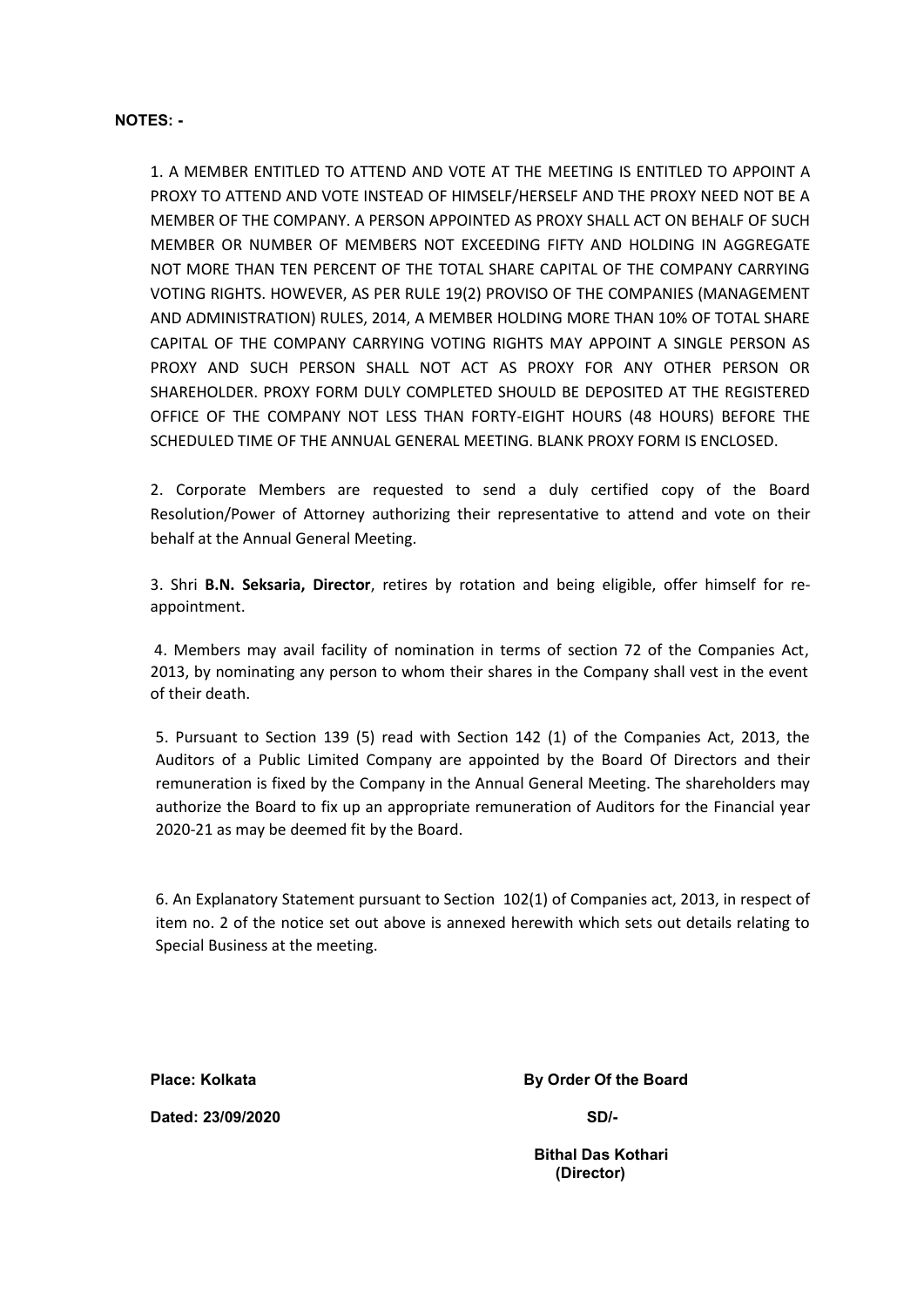### **ATTENDANCE SLIP**

**13 TH Annual General Meeting to be held on Thursday, 15th October, 2020 at 5.00 pm through video conferencing /other Audio Visual Means.**

| Name of the Attending Member (in Block<br>Letters)                                          |  |
|---------------------------------------------------------------------------------------------|--|
| Folio No.                                                                                   |  |
| <b>No. of Shares held</b>                                                                   |  |
| Name of Proxy (In Block Letters, To be Filled<br>in if Proxy Attends Instead of the Member) |  |
|                                                                                             |  |

**I hereby record my presence at the 13 th Annual General Meeting on Thursday, 15th October, 2020**

**Signature of Member/Proxy**

**This Attendance Slip Duly Filled is to be handed over at the entrance of the Meeting Hall.**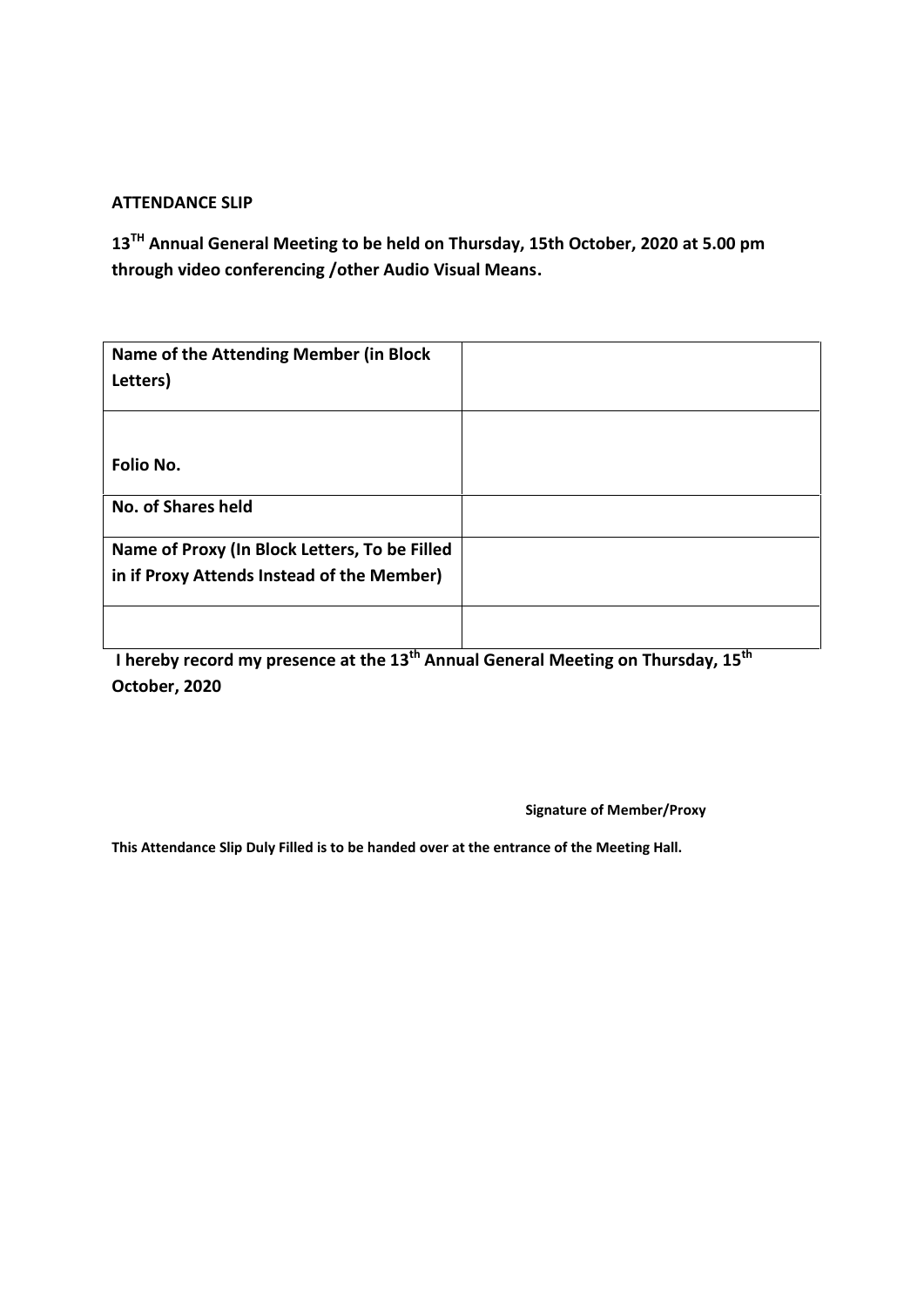#### **PROXY FORM**

| <b>NAME OF THE MEMBER(S):</b> |  |
|-------------------------------|--|
| <b>REGISTERED ADDRESS:</b>    |  |
| FOLIO NO.                     |  |
| <b>E-MAIL ID:</b>             |  |
| <b>NO. OF SHARES HELD:</b>    |  |

**I/WE, being the member (s) of ................... shares of the above named Company, hereby appoint.**

| 1.                   | Name:           |  |  |
|----------------------|-----------------|--|--|
|                      | <b>Address:</b> |  |  |
|                      | E-mail Id:      |  |  |
|                      | Signature:      |  |  |
| Or Falling under him |                 |  |  |
| 2.                   | Name:           |  |  |
|                      | <b>Address:</b> |  |  |
|                      | E-mail Id:      |  |  |
|                      | Signature:      |  |  |
| Or Falling Under him |                 |  |  |
| 3.                   | Name:           |  |  |
|                      | <b>Address:</b> |  |  |
|                      | E-mail Id:      |  |  |
|                      | Signature:      |  |  |
| Or falling under him |                 |  |  |

as my/ our proxy to attend and vote (on a poll) for me/ us and on my/ our behalf at the **13th Annual General Meeting of the Company, to be held on Thursday, the 15th day of October, 2020at 5:00 P.M**. through video conferencing/ other Audio Visual Means and at any adjournment thereof in respect of such resolutions as are indicated below: